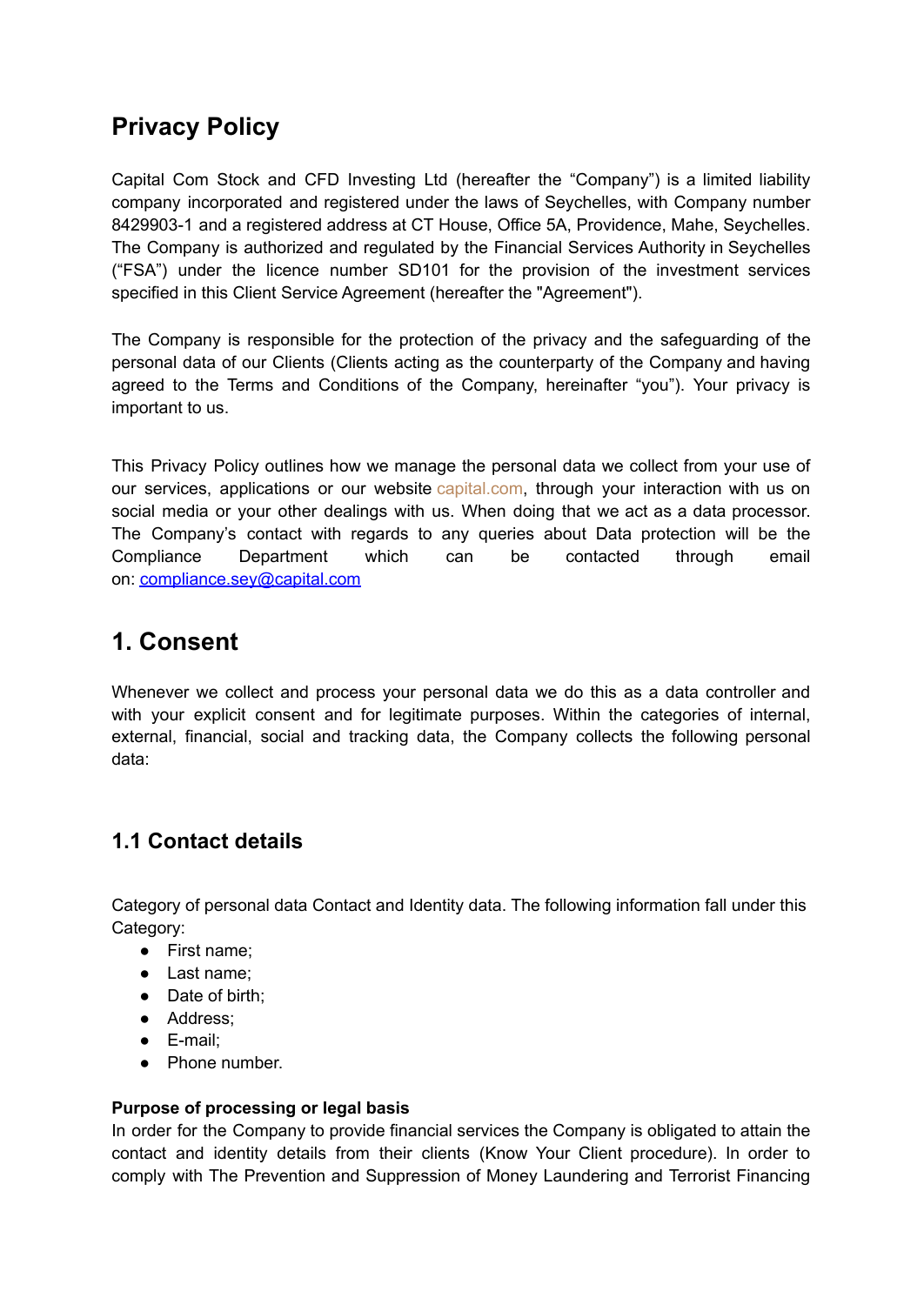Laws the Anti-Money Laundering Act of 2020 as amended and the Prevention of Terrorism Act 2004 the company is obligated to retrieve this personal data from the clients.

#### **Source of the data**

The data is retrieved during the on-boarding procedure of the client and is ongoing throughout the relationship with the client. Personal Information such as name, surname, address, personal identification documents, email address, financial information, employment information, knowledge. The list is not exhaustive.

Existence of automated decision making or profiling. There is no automated decision making within this category of personal data.

We require you to provide us with the above mentioned data in order to open and maintain your account. If you decide not to provide this data, the agreement between you and the Company cannot be established. The collection of your phone number is a contractual requirement.

### **1.2 Economic and client profiling information**

**Category of personal data,** Social and Financial data.

What information falls under this category

- a. Economic profile: Employment status; Annual income; Source of income; current value of wealth; annual investment plans; investment objectives;
- b. Tax identification number.

Purpose of processing or legal basis

The economic profile and the appropriateness information are both required to meet our anti money laundering (AML) and other regulatory obligations in relation to Know Your Client (KYC) and client due diligence. To verify your identity using our verification processes. In the context of improving international tax compliance with the common reporting standard (CRS) for the automatic exchange of financial account information developed by the Global Forum of the Organisation for Economic Co-Operation and Development (OECD), the republic of Seychelles have committed to the CRS since 2017, the Multilateral Competent Authority Agreement for the automatic exchange of financial information of financial accounts. Under this agreement the Company is obligated to require the Tax Identification number of all trading clients.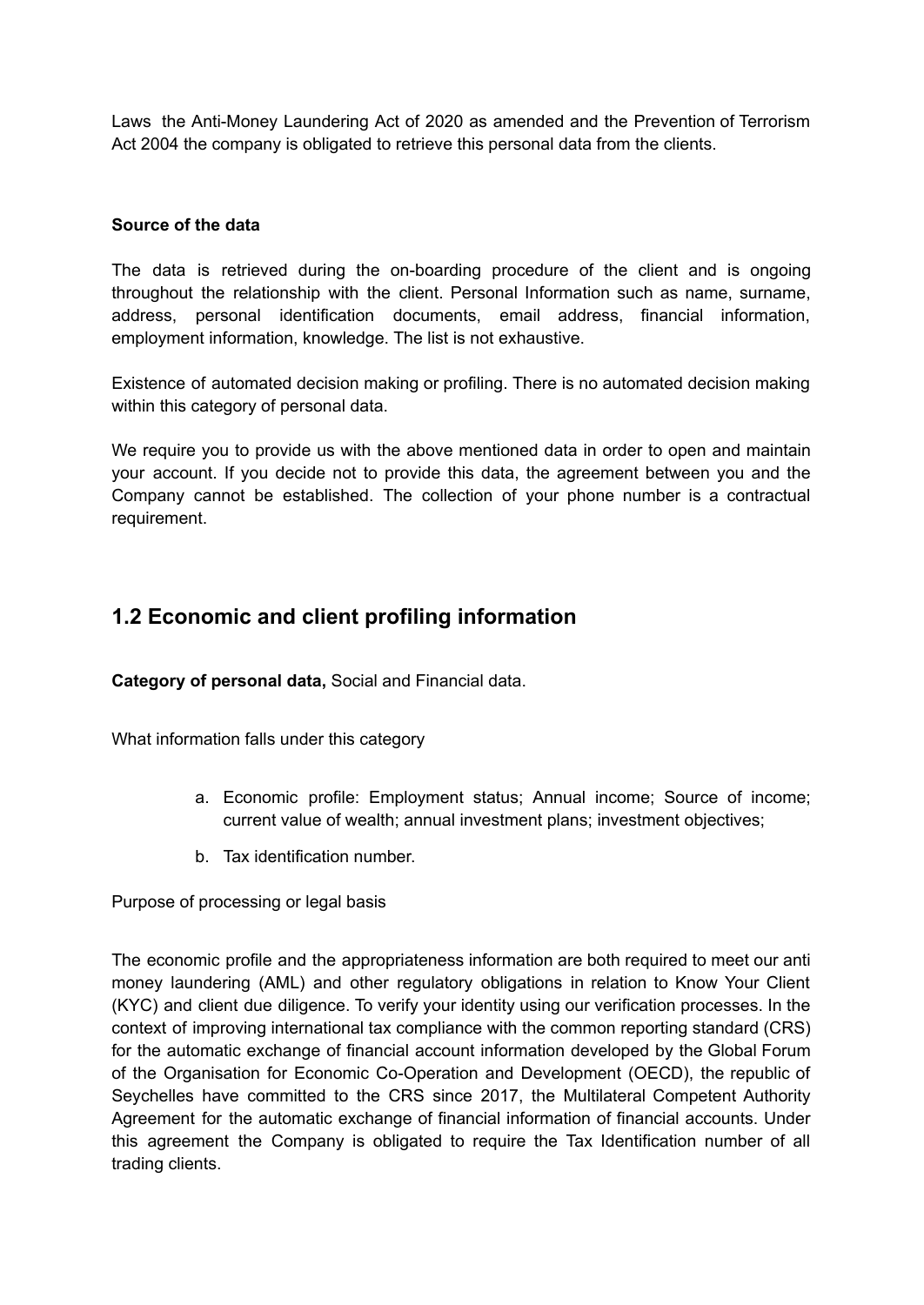#### **Source of the data**

The data is retrieved during the on-boarding procedure by the client.

#### **Existence of automated decision making or profiling**

Automated conclusions are made based on your input in the relevant questionnaires.

### **1.3 Internet Protocol Address**

**Category of personal data**, tracking data.

**What information falls under this category,** IP-address, device id, trading behaviour.

#### **Purpose of processing or legal basis;**

The purpose for acquiring and tracking the IP address is mainly for anti-fraud reasons. The Company is dealing with important data of clients and has implemented effective anti-fraud systems. These systems use the IP-Address and Device ID to detect potential fraud situations.

In order for the Company to provide our customised artificial intelligence service the tracking of the client experience is necessary to collect this information.

#### **Source of the data**

The data is retrieved during the use of the application.

#### **Existence of automated decision making or profiling**

The Anti-fraud systems detect possible patterns that can suggest that there could be fraudulent conduct with regards to your account. At this moment, the system warns the Company and you, in order verify. Based on trading behaviour SMARTFEED can send you tips and related news.

#### **Statutory obligation or Contractual requirement. Consequence of not providing the data by the client**

Contractual requirement. If you decide not to provide access to this data. Anti-fraud systems will not be able to function correctly and the risk of being a victim of fraud will increase. Relevant news with regards to your preferable instruments and tips with regards to your trading behaviour will not be customised.

### **1.4 Communication recording**

**Category of personal data** communication.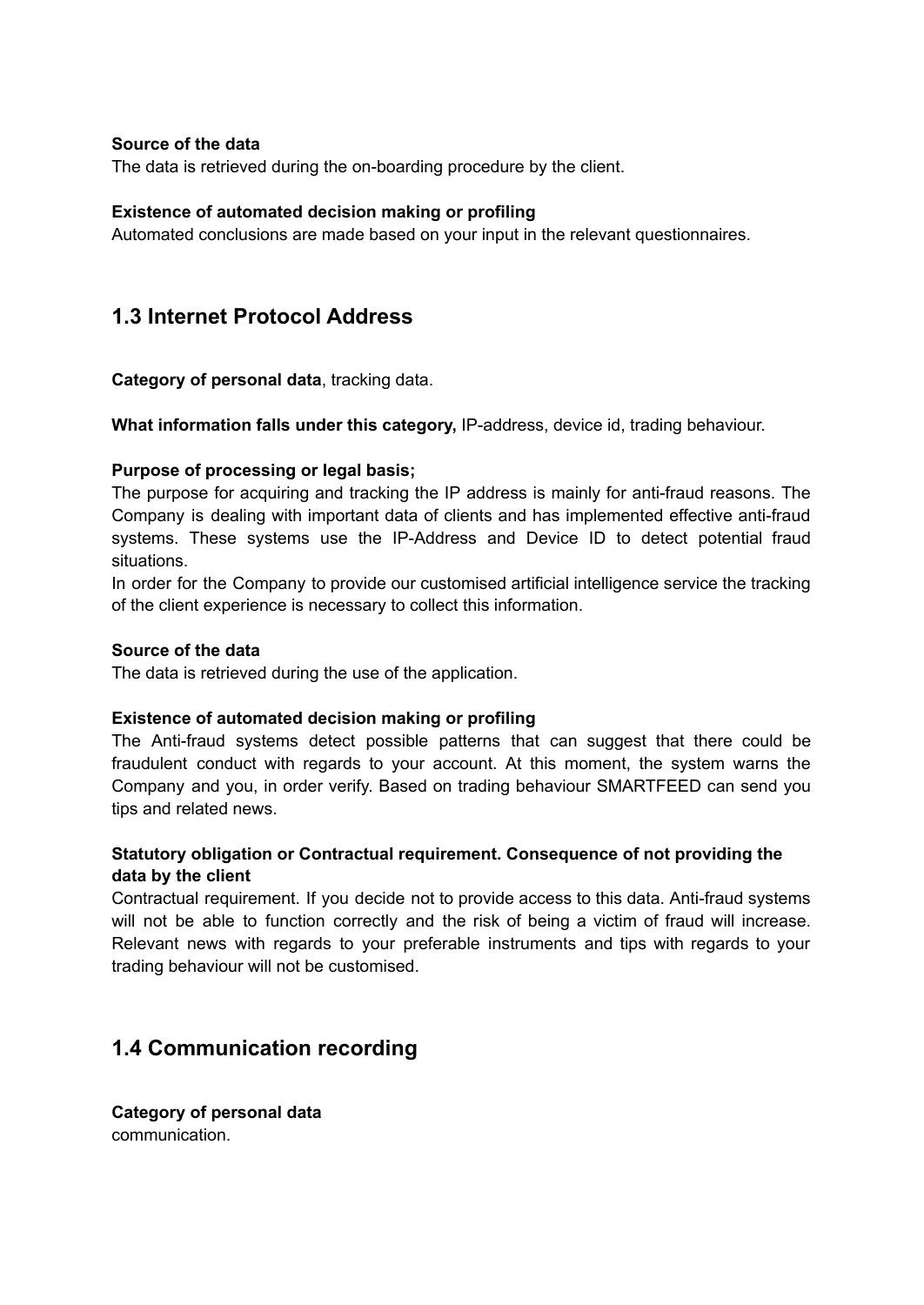#### **What information falls under this category**

Recording of phone calls, e-mails, chats.

#### **Purpose of processing**

The Company shall ensure the quality, accuracy and completeness of the records of all telephone recordings and electronic communications.

#### **Source of the data**

The data is retrieved during the phone calls, chats and e-mail communications.

#### **Existence of automated decision making or profiling**

There is no automated decision making within this category of personal data.

#### **Statutory obligation or Contractual requirement. Consequence of not providing the data by the client**

If you decide not to provide this data, the agreement between you and the Company cannot be established.

By consenting to this privacy notice you are giving us permission to process your personal data specifically for the purposes identified. Consent is required for CAPITAL.COM to process both types of personal data, but it must be explicitly given. Clients consent to the collection, processing, storage and use of personal information by the Company as outlined below when accepting the Company's Privacy Policy. Potential clients will be prompted to consent to the same by accepting this Privacy Policy through means that would allow us to trace and record that such consent has been properly given in the first place.

With regards to our collection and processing of your personal data you have the right to: Unconditionally withdraw your consent to the collection, processing, storage and use of personal information by the Company. The client is also allowed to partially give consent to specific collection, processing and storage of personal data. At the time of giving consent you will be given several options to specify your consent. For withdraw of consent please see section 7.

Erasure of personal details for non-active clients. The Company will keep records of client's details and trades for a minimum period of seven 7 years from the end of business relationship with you according to the relevant regulations. (see more in section 6). After this period clients can opt to erase their details.

Rectify your personal details on your request.

Object to processing after giving the Company consent to collect, process and store your personal data. This may result in ending the business relationship with the Company.

If you want to make use of any of the above rights please contact our compliance department stating your account number and question related to any of the above rights at: [compliance.sey@capital.com](mailto:compliance.sey@capital.com)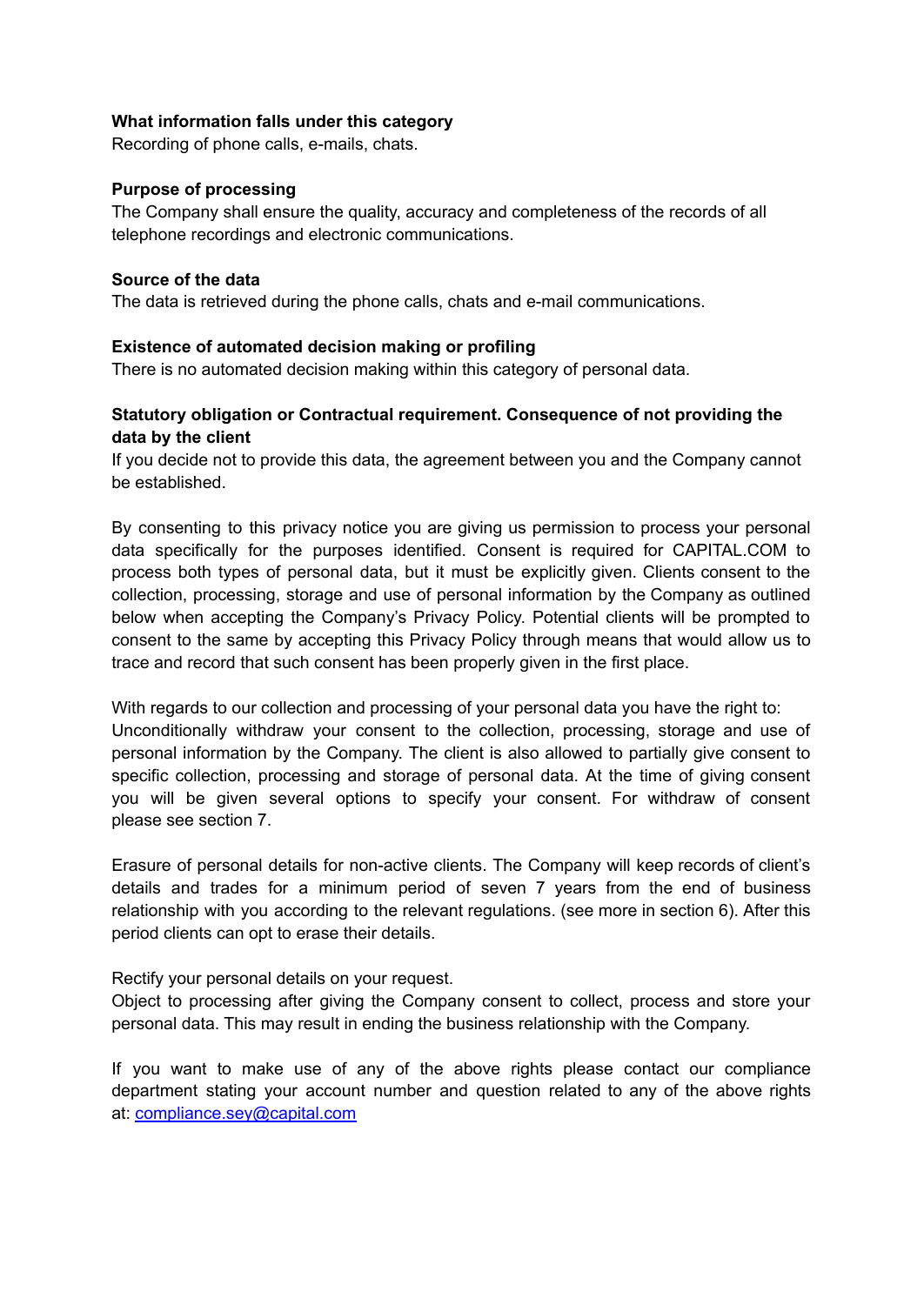## **2. Collection & Usage of Personal Information**

CAPITAL.COM may collect the necessary Personal data for any legitimate purpose related to our services, which include, among others, assisting you in opening your trading account, performing transactions, safeguarding your assets and privacy, providing client support, customizing your browsing experience, improving your overall customer experience and ensuring that you are always kept up to date with our latest products and services.

In this respect, CAPITAL.COM gathers information from its clients and potential client and may, in certain circumstances, gather information from banks, agencies and/or other sources which will help CAPITAL.COM to construct its clients' and potential client profiles.

CAPITAL.COM also collects the necessary information to ensure its compliance with the applicable laws and regulations, including any relevant anti money laundry rules and the Foreign Account Tax Compliance Act (FATCA) and the OECD Common Reporting Standard (CRS).

We will not hold any information about your debit or credit cards, or any payment method used by you to make a deposit not required by the Applicable Regulations (as defined in the Company's Terms & Conditions), and will at all times be in compliance with the undertaken cardholder data security standards. For this reason we only work with trusted and regulated Payment Service Providers.

The information CAPITAL.COM collects includes information required to communicate with and identify its clients and potential clients. The Company may also collect certain demographic information, including, birth date, education, occupation, etc. CAPITAL.COM can also assess trading related information. We neither collect nor process any sensitive data, including data concerning racial or ethnic origin, political convictions, religious or philosophical beliefs, participation in a body, association or a trade union, health, personal life, as well as data relevant to criminal prosecutions or convictions.

We may collect information in a form that does not, on its own, allow to identify any specific individual (i.e. not personally identifiable information), including such information as language, zip code, area code, unique device identifier, referrer URL, location, and the time zone. We may collect, use, transfer, and disclose such not personally identifiable information for whatever legal purpose this information may serve as long as it is not traceable to the original owner and therefore not categorised as personal data.

Our website [capital.com](https://capital.com/), e-mails and messages may contain data analysis tools which allow us to track receipt of correspondence & messages and to count the number of users that have visited our website or opened our correspondence & messages. Such information is completely anonymized and is not personally identifiable.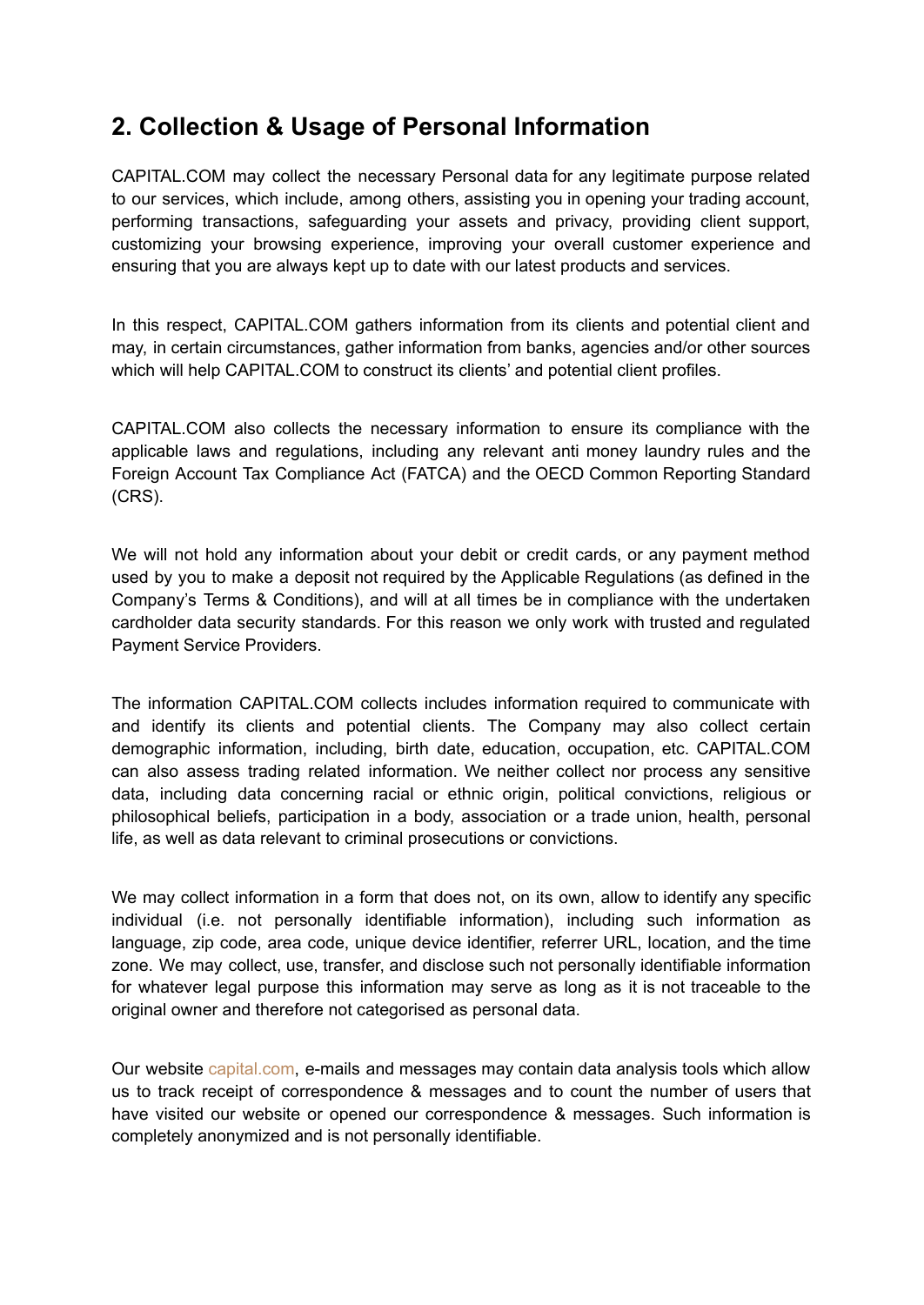## **3. Protection of Personal Information**

Any personal information provided by you to CAPITAL.COM will be treated as confidential and shared only within the Company and its affiliates and will only be disclosed to a third party taking in account the principle of data minimisation (only the necessary info) or under any regulatory or legal proceedings. In case such disclosure is required to be made by law and/or any regulatory authority, it will be made on a 'need-to-know' basis, unless otherwise instructed by the law and/or regulatory authority. Under such circumstances, CAPITAL.COM will expressly inform the third party of the confidential nature of the information. See the list of third parties in section 4

## **4. Affiliates, Partners and Non-Affiliated Third Parties**

CAPITAL.COM does not sell, license, lease or otherwise disclose your personal information to third parties, except as described in this Privacy Policy.

CAPITAL.COM is part of the Capital.com Group of companies that all have a role in offering a complete service to our clients. For this reason, the Company may share information with its subsidiaries, in the event such information is reasonably required by such subsidiary to provide the services to you.

CAPITAL.COM may share information with its affiliates, in the event such information is reasonably required by such affiliate to provide the services to you.

When we share your personal information to our affiliates or subsidiaries we provide them minimum amount of personal data in order for them to provide their service to our company and therefore to you. In addition, CAPITAL.COM may engage third parties to carry out certain internal functions such as account processing, fulfilment, client service, client satisfaction surveys or other data collection activities relevant to its business. The use of the shared information is strictly limited to the performance of the above and is not permitted for any other purpose. All third parties with which CAPITAL.COM shares personal information are required to protect such personal information in accordance with all relevant laws & regulations and in a manner similar to the way the Company protects the same. CAPITAL.COM will not share personal information with third parties which are considered as not being able to provide its clients and potential client with the required level of protection.

CAPITAL.COM will not engage any business introducers and no information will be passed by the Company to such entities.

## **5. Contacting Clients**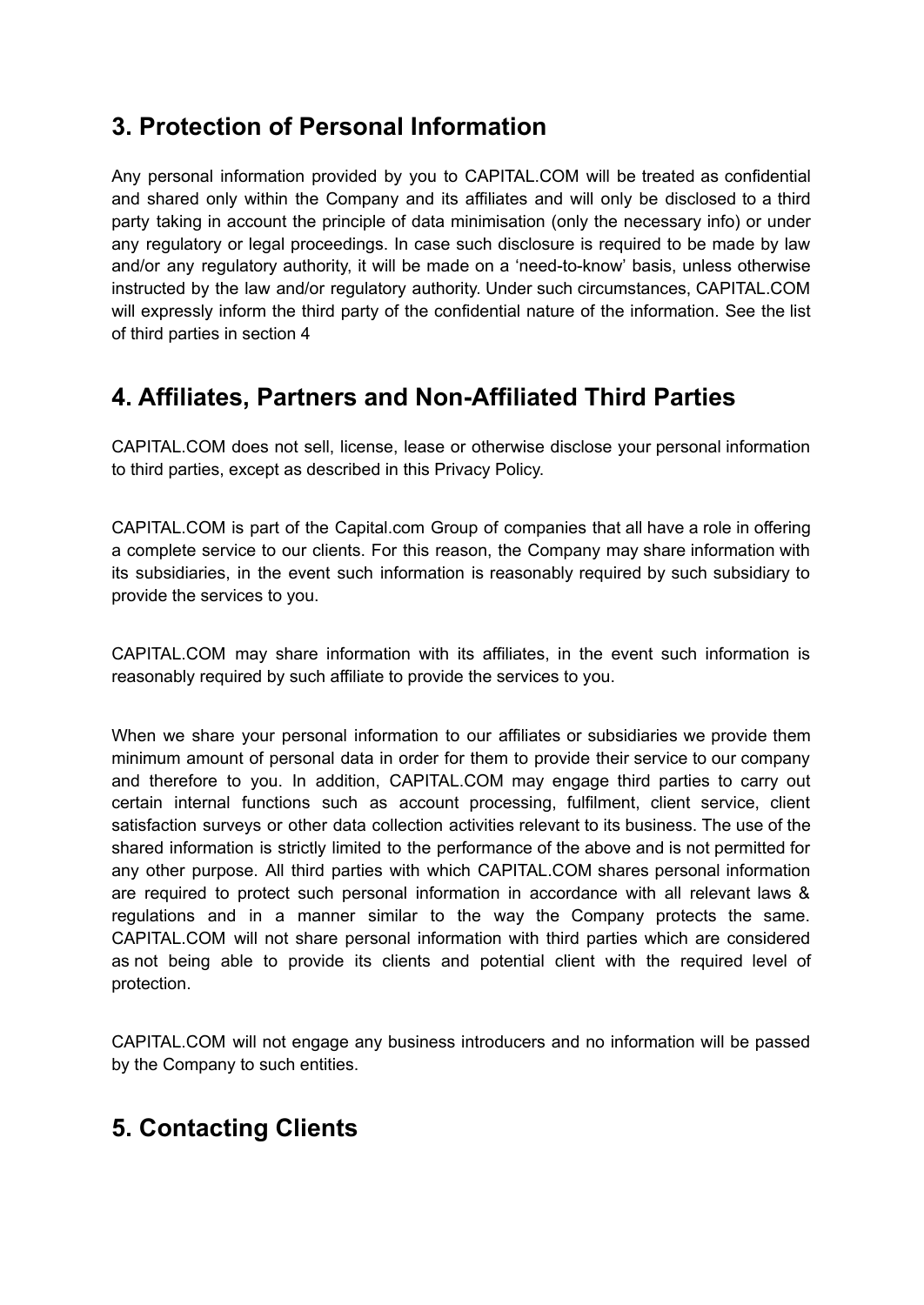### **5.1 Client Communications**

From time to time [CAPITAL.COM](https://capital.com/) may contact you by email or by telephone or message you and we may keep a record of such communications for quality assurance and any other lawful and legitimate business purposes. The relevant records will be our sole property and you accept that they will constitute evidence of the communications between us and will be kept for as long as necessary to reach the purposes they were initially made for. We will use the phone number and e-mail specified by you during your account opening or any other dealing with us.

### **5.2 Live Chats**

The Company's site offers live chat services for your assistance 24/7. The Company reserves the right to store the chat records giving you the possibility to retrieve any previous history of communication with us. Storing chat records will also help the Company to ensure a continuous internal control regarding our live chat. The Company shall use live chat data only for purposes of business relationship between you and the Company.

### **5.3 Identify verification via video communications**

The Company may proceed to communicate with you via video for the verification of your identity following the rules applicable to the Company.

# **6. Use of "COOKIES", AMP Analytics**

CAPITAL.COM uses cookies and AMP Analytics to secure its clients' trading activities and to enhance the performance of its website [capital.com.](https://capital.com/)

The cookies used by the Company do not contain personal information or other sensitive information. Data from AMP documents is always IP anonymized.

CAPITAL.COM may share its website's usage statistics with reputable advertising companies and with its affiliated marketing company. It is noted that the information collected by such advertising company is not personally identifiable. To administer and improve its website [capital.com,](https://capital.com/) the Company may use third parties to track and analyse usage and statistical volume information. The third party may use cookies to track behaviour and may set cookies on behalf of the Company. These cookies do not contain any personally identifiable information.

For more information on how we utilize cookies, please refer to our Cookies Policy. For more information on AMP Analytics please refer to Google [Privacy](https://policies.google.com/technologies/partner-sites) and Terms. AMP Analytics supports the [Analytics](https://tools.google.com/dlpage/gaoptout) opt-out. If the opt-out is installed, Analytics data collection is disabled.